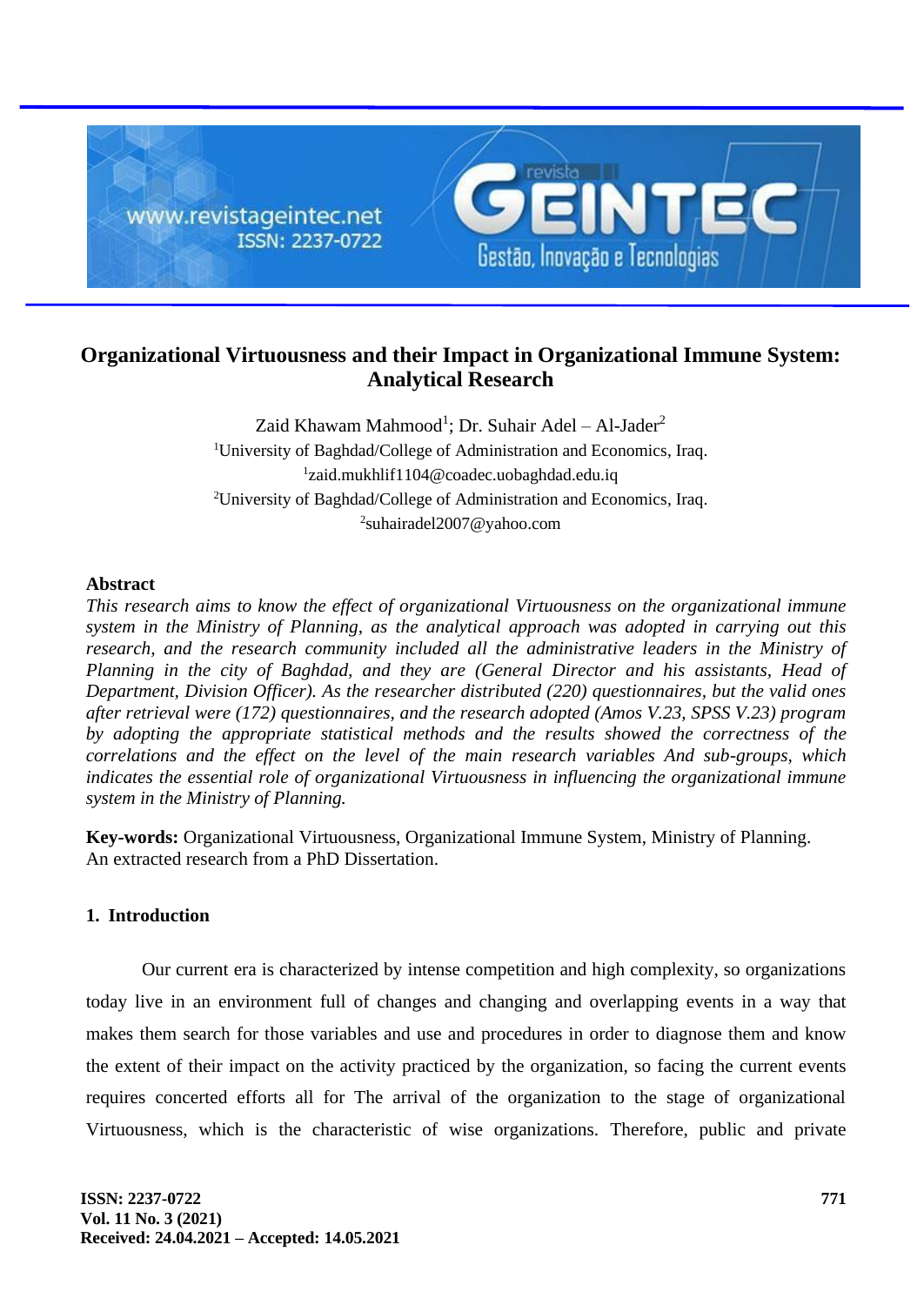organizations alike influencing society are trying to invest more of their money to develop their human knowledge wealth as a strategic choice and a basic resource for their strategic capabilities to confront events that may weaken the organisation's immunity. And the Ministry of Planning was chosen as a field study for its importance at the national level for the country.

#### **2. Literature Review**

#### **First / Organizational Virtuousness**

#### **1. Organizational Virtuousness Concept**

The concept of Virtuousness comes from the Latin word" Virtus" which means "strength" or "distinction" (Gukiina etal, 2019: 107), and Plato and Aristotle described it as desires and actions that produce personal and social good (Cameron etal, 2006: 251). Aristotle, this theory assumes that individuals possess virtuous individual traits, such as wisdom, courage, humanity, justice, moderation, transcendence, optimism, confidence, compassion, integrity and tolerance, and with these characteristics, behaviors, individuals can ensure that their organizations become upright, because straight individual traits can That the adoption of integrity in organizations (Gukiina etal, 2019: 106). Organizational Virtuousness was put first and referred to in the literature by the researcher (Kim Cameron). He is a university professor at Michigan Business School, as the first references to the term began on his hands since 2003 when he mentioned that organizational Virtuousness is one of the important concepts in positive psychology that can be (included in the activities of individuals, teamwork, characteristics of culture or organization processes and Empowering Business Virtues. 3): Cameron et al. Organizational Virtuousness was defined by several definitions (Vallina, 2020: 4) as the enablers that enhance and maintain hope, optimism, gratitude, forgiveness and compassion, as defined by (Zamahani, 2013: 649), that organizational integrity is an advanced method of work that leads to providing the inner strength of good behavior and benefiting from human virtues such as practical wisdom in the performance of work. Moreover, organizational Virtuousness provides a common basis for achieving rapprochement between workers.

#### **2. The characteristics of Organizational Virtuousness**

Organizational Virtuousness refers to the qualities that best distinguish human resources, which are the quality of psychological strength, moral resolve, or willpower that enhances resilience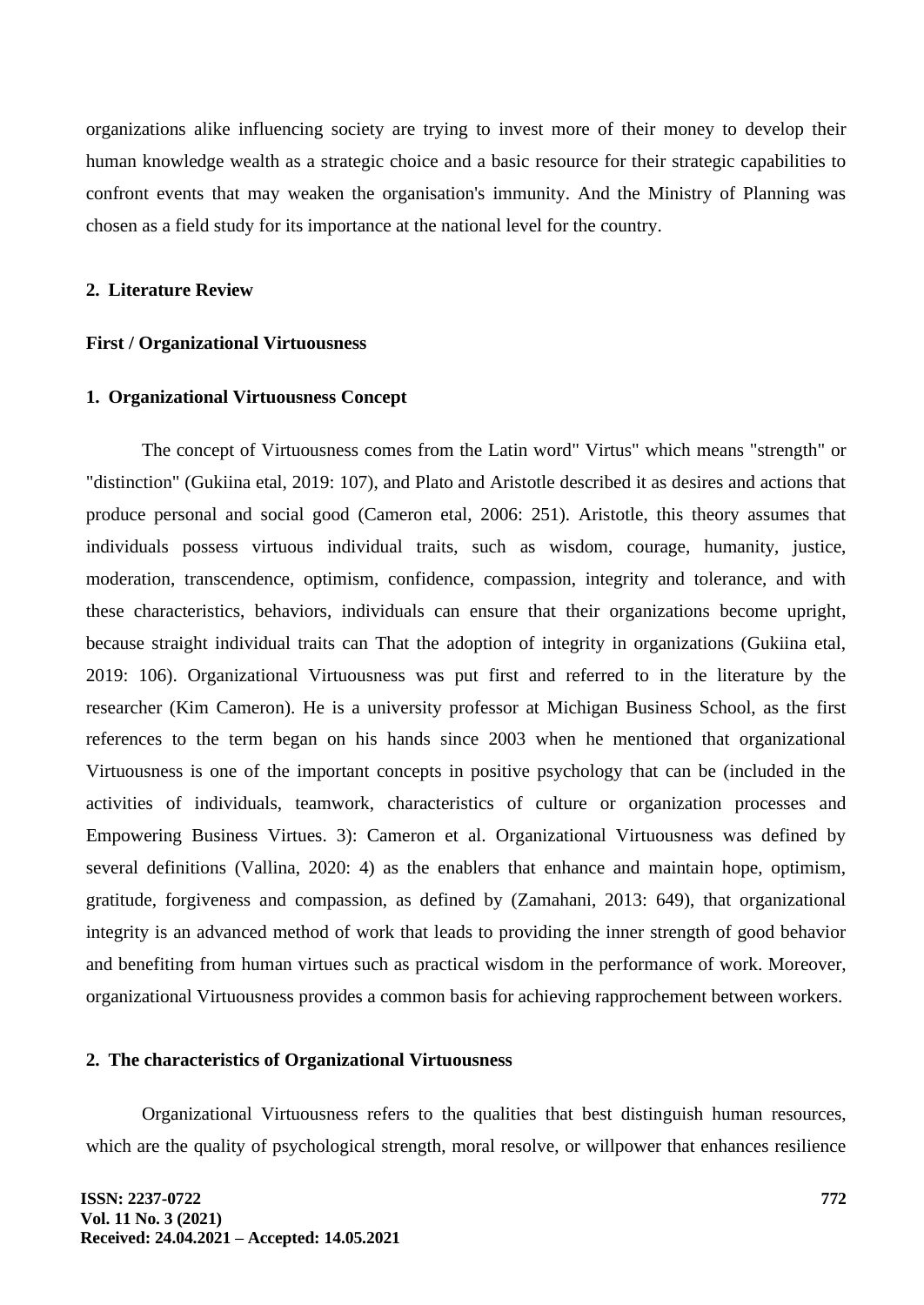in the face of challenges (Shekari, 2011: 11). Also, integrity does not refer to the condition of all or nothing, because Neither individuals nor organizations are completely straight or not completely straight, nor are they virtuous all the time. But there are three main defining features associated with integrity that can help explain its importance: moral good, human influence, and social improvement. (NUNES, 2018: 382 PIRES) and (Bright et al, 2006: 251):

- **Virtuousness is related to moral righteousness:** Any representation of what is good and correct, and deserves research, as Virtuousness in general is linked to everything that calls for love, wisdom, achievement, achievement, and all that is good.
- **Virtuousness is associated with the human being with the flourishing of the individual and the moral character:** With man power, self-control and flexibility, and with purposeful purpose and transcendent principles, things or actions without human influence are not Virtuousness. The structure of an organization, for example, is not by nature not Virtuousness because it does not necessarily have a positive or negative human impact. However, some organizations have established structures in order to sustain flourishing interpersonal relationships, purposeful work, and foster learning and personal development among employees, so such structures may enable virtue to occur in organization through its influence on humans..
- **Virtuousness is characterized by the improvement of social conditions:** Extending beyond the mere self-interest benefit, Virtuousness creates a social value that transcends the agent's automatic desires. They produce a benefit to others regardless of reciprocity or reward. The expression of integrity is not directed towards obtaining external recognition, benefit or advantage, and the prosocial behavior of the responsibility of organizations The phenomena that these studies target, however, it is usually explained in terms of theories of reciprocity and justice. . Organizations act responsibly and engage in prosocial behavior due to equity concerns, reciprocity, Or exchange of Virtuousness in organizations, on the other hand, represents more than participation in normatively stipulated volunteer work, philanthropy, environmentally friendly programs, or the use of renewable resources. Sure social responsibility and citizenship activities may represent organizational integrity, of course, but the focus is on social improvement. Regardless of personal or company benefit.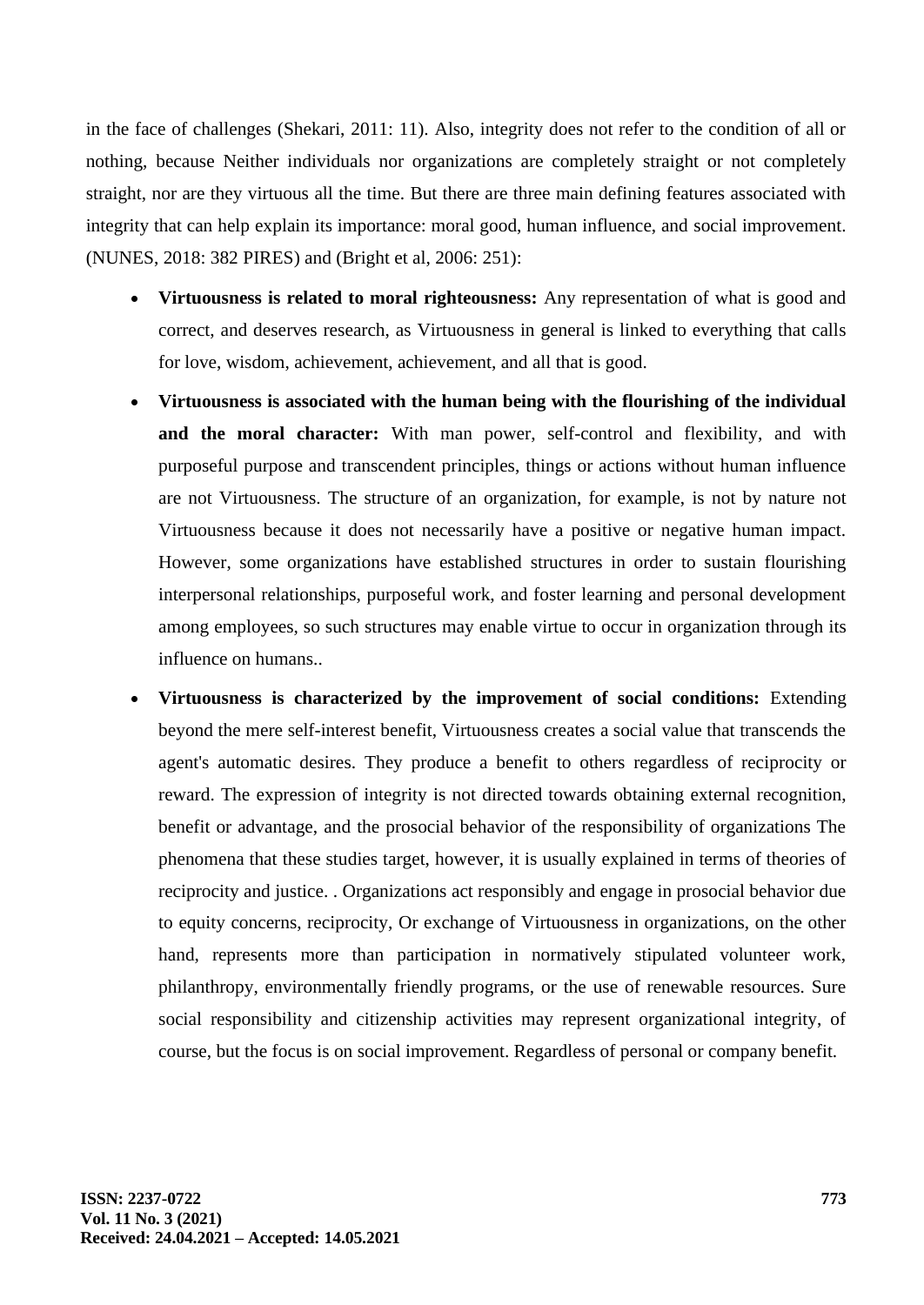### **3. Dimensions of Organizational Virtuousness**

In order to clarify their vision of organizational Virtuousness, researchers presented a number of dimensions that explain how to achieve it, but there was no agreement on the dimensions, but our current research relied on the dimensions (Cameron et al, 2004: 12), which includes five dimensions, namely:

- **Organizational optimism:** The term interaction is usually used in our life through our daily language in many situations and situations. Optimism refers to the tendency of a person to believe in the best possible results in the face of uncertainty, and it is tantamount to maintaining positive expectations over time and situations, as individuals tend to believe in achieving their goals, and tends to An individual optimistic about preferred aspects in current situations, actions and incidents as well as believing in the best possible outcomes in the future (Al-Anzi & Ibrahim, 2012: 14), Optimists describe mistakes as external, unstable, and just a temporary setback, while pessimists describe mistakes as internal, stable, and will remain, and so on, and they cannot do anything. An optimist makes you the reason for it externally, while a pessimist sees it because of internal things. (Chadha etal, 2013: 4) Optimistic employees are more efficient and resilient and are more likely to stay in employment long enough in the difficult conditions most organizations face in the current competition environment compared to their pessimistic counterparts (Ravaji, 2016: 34)
- **Organizational compassion:** Organizational compassion refers to the collective observation, feeling and response to pain within the organization (Gukiina etal, 2019: 107) that empathy is the process of feeling the feelings of others and seeing things from the perspective of others (Al-Abbasi & Al-Jabouri, 2019: 75). It also brings collective benefits, including higher levels of shared positive emotions (such as pride and gratitude) as well as greater group commitment, lower turnover rates, and a high level of cooperation. Organizational sympathy can be described as the collective authority of organizations (Dutton et al, 2014: 281). Especially if the leadership is compassion, as( Gabruch ,2014: 5) stated that the compassionate leader initiates the positive cycle through decision-making and the creation of meaning and inspiration. Others because they give up their goals in exchange for group decisions
- **Organizational trust:** Robbins and Woody believe that trust is a "positive expectation", that the other will not act in an opportunistic manner, a process that depends on a person's biography and history, and trust is based on expectation. Expected, which will make the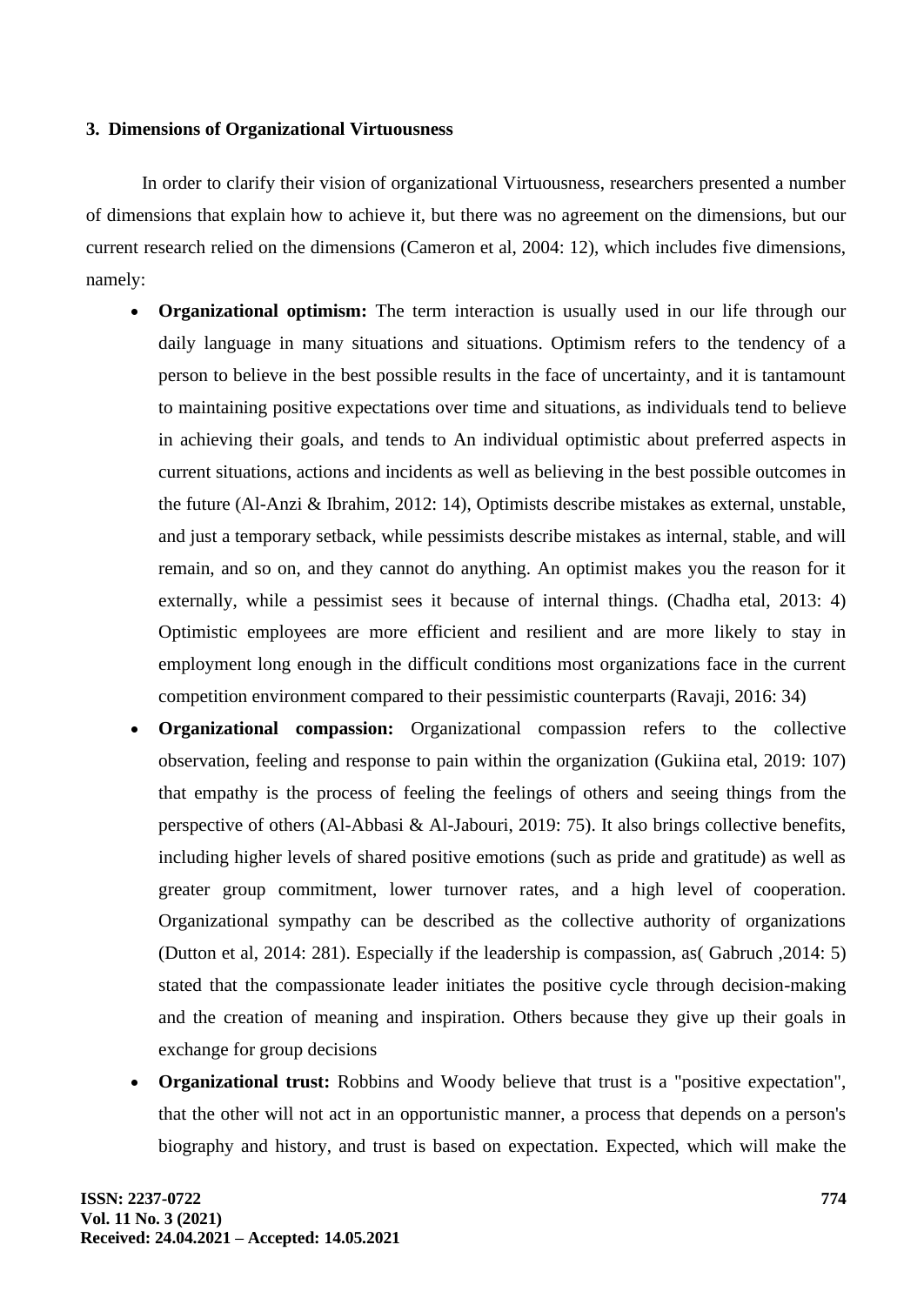other party act in a similar way in a situation that requires high confidence. " (Robbins  $\&$ Jude, 2007, 387) Trust is also described as the degree of credibility of an individual or group with one another (Naseem and Faiz, 2017: 37) However, it is an unstable process in organizational life, and it is correct to describe trust in a dynamic, changing process because it can increase or decrease, depending on the nature of the continuous interactions between the trustee and the guardian (Gukiina etal, 2017: 20). And the freedom to express opinions honestly, as low trust leads to poor personal relationships, stiffness in human attitudes, and inefficiency and ineffectiveness in the organization (Sherwyn et al, 2015: 32)

- **Organizational integrity:** The concept of organizational integrity comes from the fairness theory of Adam Smith in 1965, he pioneered organizational integrity by proposing the theory of social exchange, it was also believed that the theory of fairness is the originator of organizational integrity, and organizational integrity creates a sense of belonging among employees (Hassan & Dzakiria,2020: 131) integrity has become a prominent term in the public sector, as it refers to purity, virtue, and purity of the hand, and is used to describe individuals and the work of organizations (Al-Tamimi, 2015: 86) Also, whenever organizations pursue a moral philosophy, this leads them to organizational integrity, as positive moral values lead to the integrity of the organization (Rendtorff, 2011: 73). Organizational integrity is also defined as one of the levels of work that seeks to maintain the integrity of procedures and dealings according to a perspective. Ethical interacts in the environment of the organization, as well as working to find simple solutions that protect its health as a whole and protect the health of its subsystems (Kamel, 2019: 101) However, organizational integrity is represented by several indicators: (Pulay, 2014: 138):
	- 1. Integrity refers to consistency with principles, values, procedures, and methods, i.e. it is behavior that is consistent with the values on which it was founded.
	- 2. It is the system that is able to achieve its goals.
	- 3. It has a moral value and that means life and moderation.
- **Organizational forgiveness:** it means sincerely accepting an apology for the mistakes made by the employee and it is an opportunity for the organization to obtain higher levels of performance, as tolerance refers to the actions that aim to break or prevent a series of events resulting from human interaction (Marzouq and Al-Sindyouni, 2019: 195) Forgiveness is the desire to give up the right to resentment, negative judgment, and indifferent behavior towards someone who harms us unfairly while reinforcing traits of compassion and love towards them (Campbell, 2017: 3)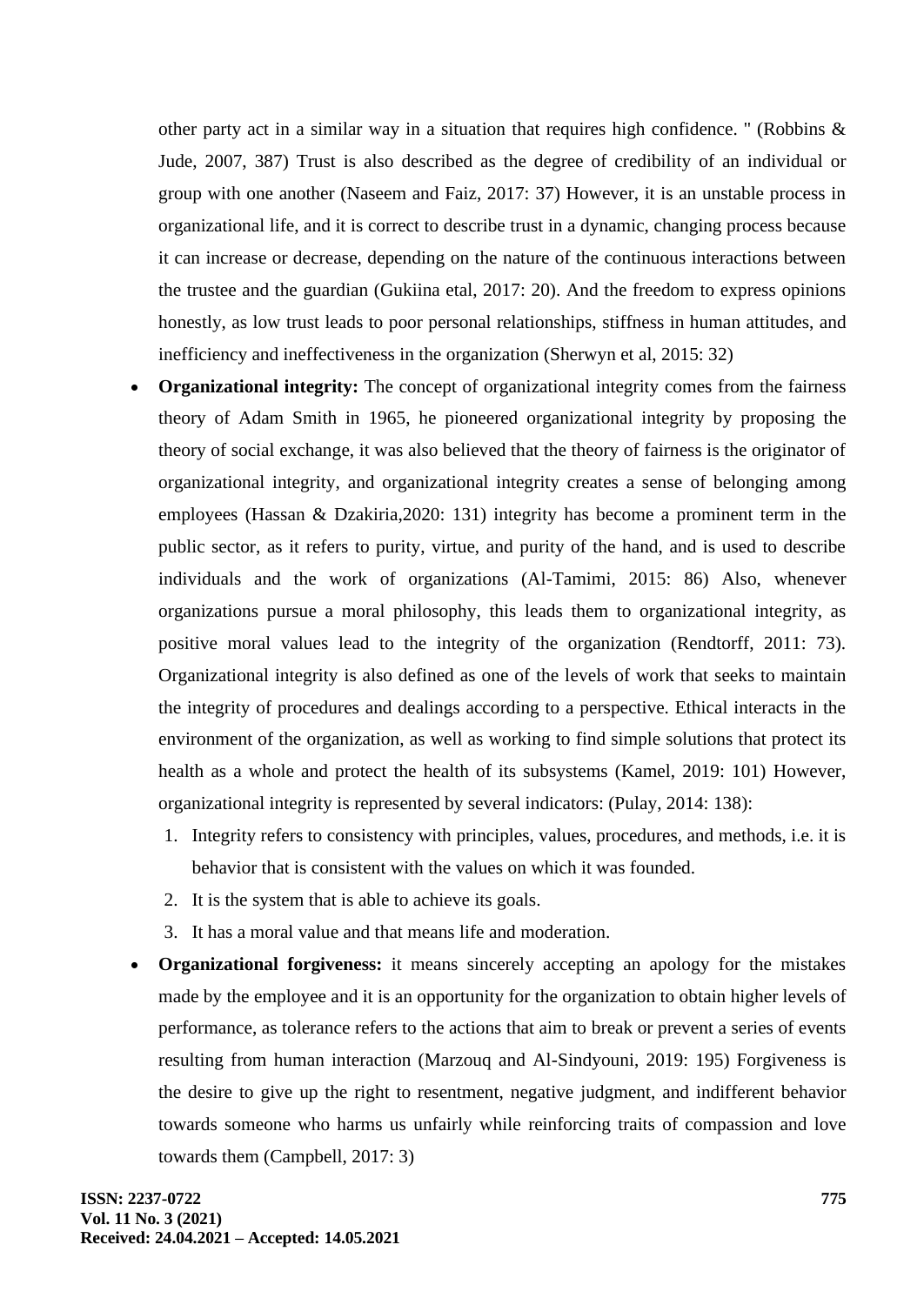#### **Second; Organizational Immune System**

#### **1. The concept of the Organizational Immune System**

Management scholars use this medical term (immunity) in organizations because the organization is like a living being and it has been defined as a social entity. The main purpose of organizational immunity is to form a defense apparatus for the organization to face risks that may threaten the organization and to survive or influence the work of the organization. These risks may either arise internally from the internal environment of the institution or its external environment, and must be confronted with a systematic defense that includes means of persuasion or deterrence. (Alshawabkeha, 2021: 1885) Perhaps the first to introduce the term "corporate immunity systems" in the literature on business administration is (Degus) in general 1997, Where he mentioned it in a narrow framework in which he discussed the corporate culture, calling for the need to deal with organizations as a living organism that can adapt and interact with the environment and overcome its threats in order to be able to survive. Despite the novelty of this concept, few researchers have tried to identify this concept within organizations or its roots as an independent concept from related research fields such as organizational learning, organizational change, governance, strategic alliances, internal auditing and innovations (Metwally and Al Banawi , 2020: 16)

The regulatory immune system has been defined by several definitions, as (Ridderstrale, 1999: 154 & Birkinshaw) defined it as a group of organizational forces designed to confront external threats and risks with the aim of protecting the organized organization and maintaining the continuity and continuity of work, as he defined it (Lee & Elmegy, 2014: 114) It is one of the smart systems in the organization that consists in a complex set of processes aimed at protecting the organization from viruses and environmental hazards, and the most important features of this system are independence, adaptation and strength.

## **2. Dimensions of the Organizational Immune System**

The immune regulatory system dimensions are divided into three dimensions: (Assayah, 2020: 2)

• **Organizational learning:** Organizational learning increases awareness of organizational problems and then monitoring and treating them, which reflects positively on the organization's performance and outputs, and organizational learning consists of (individual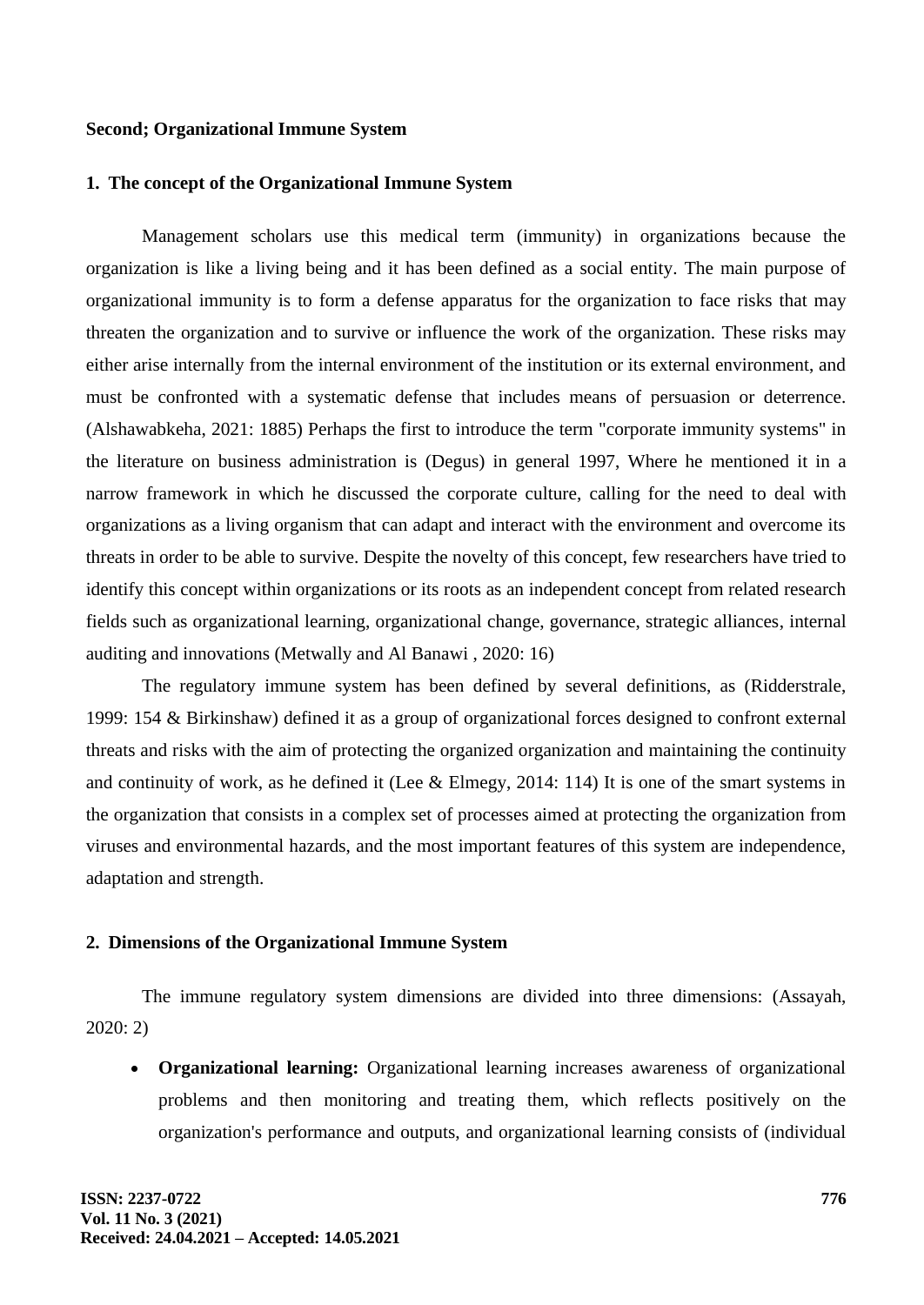learning, group learning, learning from others, and self-learning, i.e. within the organization) (Assayah, 2020: 2) and To enhance organizational learning in the organization, there must be a climate that encourages learning, as it provides learning opportunities for all its members, adopting an integrated strategy for participatory learning, institutionalizing learning, preparing leaders who have a positive view of learning, and promoting cultural and organizational patterns. , Cultural patterns include (a set of values, beliefs, principles, and behaviors that encourage learning). Organizational patterns are the practices and applications that support organizational learning at its different levels (Gilaninia, 2013: 46)

- **Organizational memory**: Organizational memory includes bringing knowledge of the organization's previous archived knowledge through intelligently stored information and using it in making current and future decisions and building sustainable competitive advantages. Organizational memory is similar to the human mind, where the organization recalls its previous experiences in effectively dealing with current situations and planning for the future in light of previous knowledge (Assayah, 2020: 2) and organizational memory is classified into hard and soft information, and we mean by solid information, information that is recorded on documents and files, and is embodied in work procedures, routines, and so on. As for the soft information, it includes the information stored in the minds of the members of the organization and with regard to information retrieval, it depends on the availability of stored information and the level of retrieval, and the availability of information depends on the ease of finding the information and the frequency of its use. Note that there are two levels of information retrieval, which are at the individual level and at the organization level (Al-Hamiri and Press, 2019: 36).
- **Organization DNA**: It is also called regulatory genetics, as it is thanks to the establishment of the DNA of institutions for Booz Allen Hamilton, with the aim of giving institutions an easy way to identify and address the difficulties that hinder them, and it is defined as a group of elements and factors that are determined by specific characteristics that contribute through their interaction and complementarity with each other. In defining the personality of the institution and its identity and the extent of its enjoyment of good health within the framework of its work in the surrounding external environment (Amina and Maymon, 2017: 58)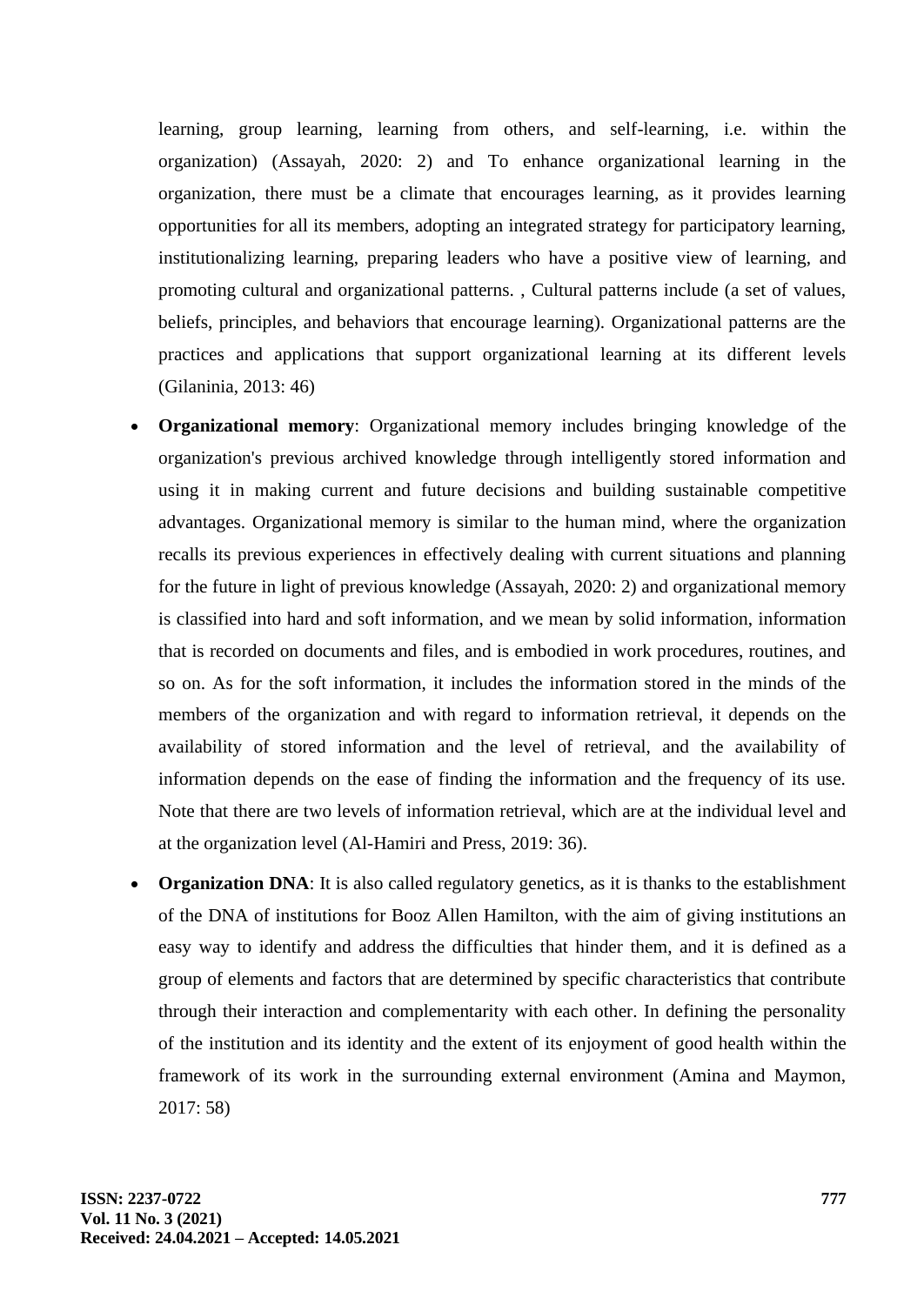#### **3. Research Methodology**

The review of the literature on Organizational Virtuousness and Organizational immune system resulted in the crystallization of a hypothetical outline for the research as in Figure (1), which was prepared in light of the research problem and its objectives. The main hypotheses were formulated as follows:

- 1. **The first main hypothesis (H1):** There is a significant correlation between Organizational Virtuousness and Organizational immune system.
- 2. **The second main hypothesis (H2):** There is a significant effect Organizational Virtuousness in Organizational immune system.



**Organizational integrity scale**: the independent variable servant leadership as it consists of (15) items divided into five dimensions, namely (optimism, trust, compassion, integrity, forgiveness), depending on (Cameron et al., 2004,).

**Organizational immune system scale**: the responding variable of the Organizational system immune. It included (12) items, which were divided into (3) Dimensions, namely (organizational learning, organizational memory, and organizational DNA). Depending on (Assayah, **2020).**

**Research sample**: The intentional sample was used, as the total human community reached (220) individuals who meet the required specifications for those occupying the position of general director, assistant general manager, department director, and division official in the Ministry of Planning, and when the questionnaire was distributed and received, it was found that the correct retriever of the questionnaire He is (**172**) from the total community.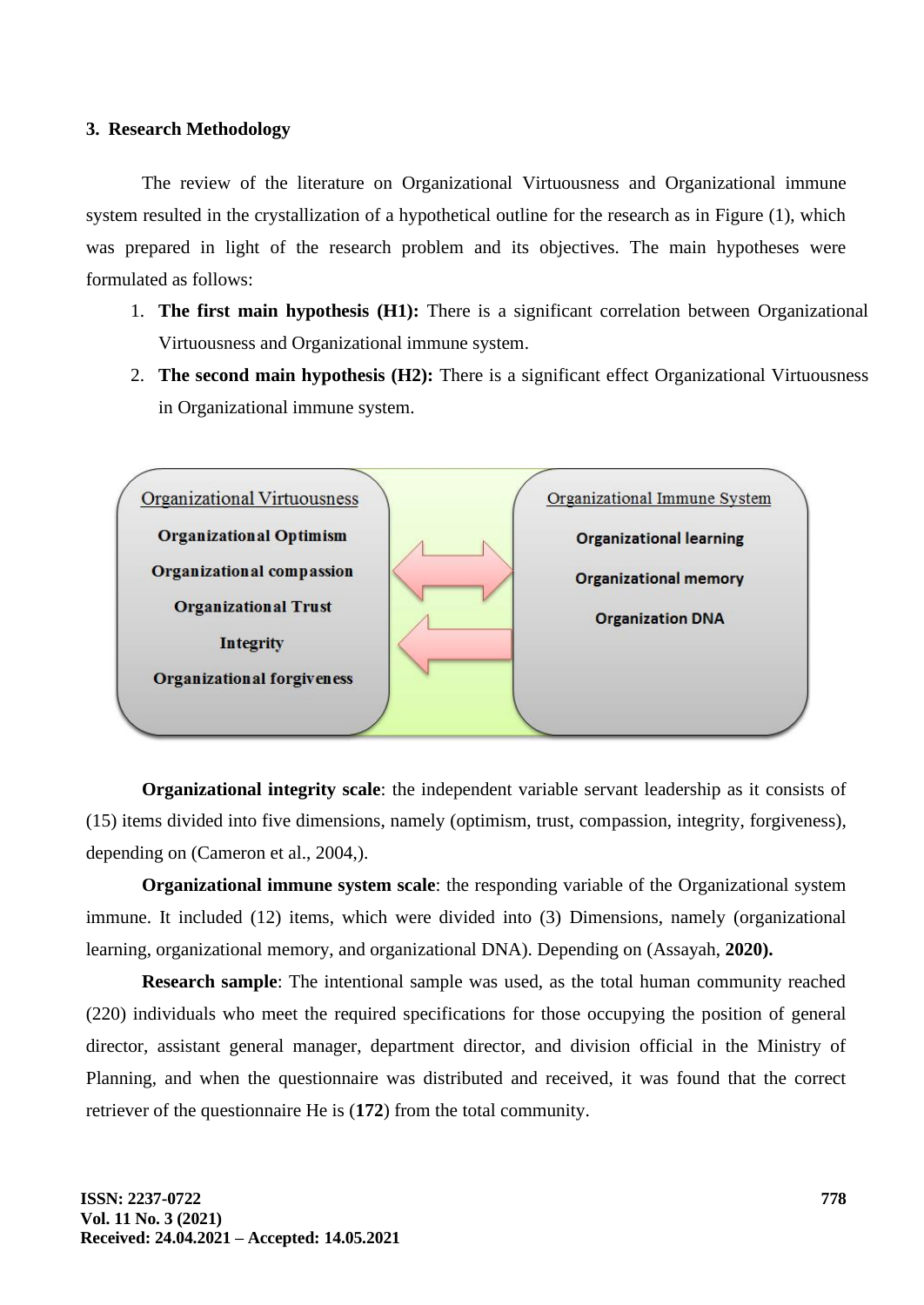#### **4. Data Discussion and Analysis**

**Consistency test**: *Cronbach's Alpha Coefficient* was utilized to measure the internal consistency of the scale paragraphs, dimensions and variables, and the scale as a whole. Table (1) shows the values of the reliability coefficient of validity ranged between (0.713 - 0.943) for the variables and dimensions, which is greater than (0.70), and this indicates However, the variables and dimensions have an appropriate internal consistency, and the internal consistency coefficient (Cronbach's Alpha for the scale in total) was  $(0.967)$ , as it enjoyed a high evaluation and these results indicate that the current research scale (the resolution) has a good level of stability.

| <b>The Scale</b>                    | <b>Cronbach Alpha coefficient</b> |
|-------------------------------------|-----------------------------------|
| <b>Organizational Optimism</b>      | 0.713                             |
| <b>Organizational Trust</b>         | 0.772                             |
| <b>Organizational compassion</b>    | 0.782                             |
| <b>Integrity</b>                    | 0.782                             |
| <b>Organizational forgiveness</b>   | 0.855                             |
| <b>Organizational Virtuousness</b>  | 0.922                             |
| <b>Organizational learning</b>      | 0.780                             |
| organizational memory               | 0.825                             |
| organization DNA                    | 0.816                             |
| <b>Organizational immune system</b> | 0.894                             |
| <b>Questionnaire in General</b>     | 0.967                             |

Table 1 - Consistency Results between Components of the Scale

#### **5. Results Discussion**

To test the hypothesis (H1): It is evident from Table (2) that the value of the correlation coefficient between Organizational Virtuousness and the Organizational immune system,

The correlation coefficient between organizational Virtuousness and organizational immunity was (0.775\*\*) at the significance level (0.000) which is less than the significance level (0.05), which means accepting the hypothesis which states (there is a statistically significant correlation between Organizational Virtuousness and the Organizational immune system). This indicates that there is a significant correlation between Organizational Virtuousness with the Organizational immune system. In other words, the researched Ministry of Planning, when it works to take care of the variable of organizational Virtuousness in terms of its interest in morale, tolerance, integrity and a correct view of society, this will have a positive impact with the achievement of the organizational immune system.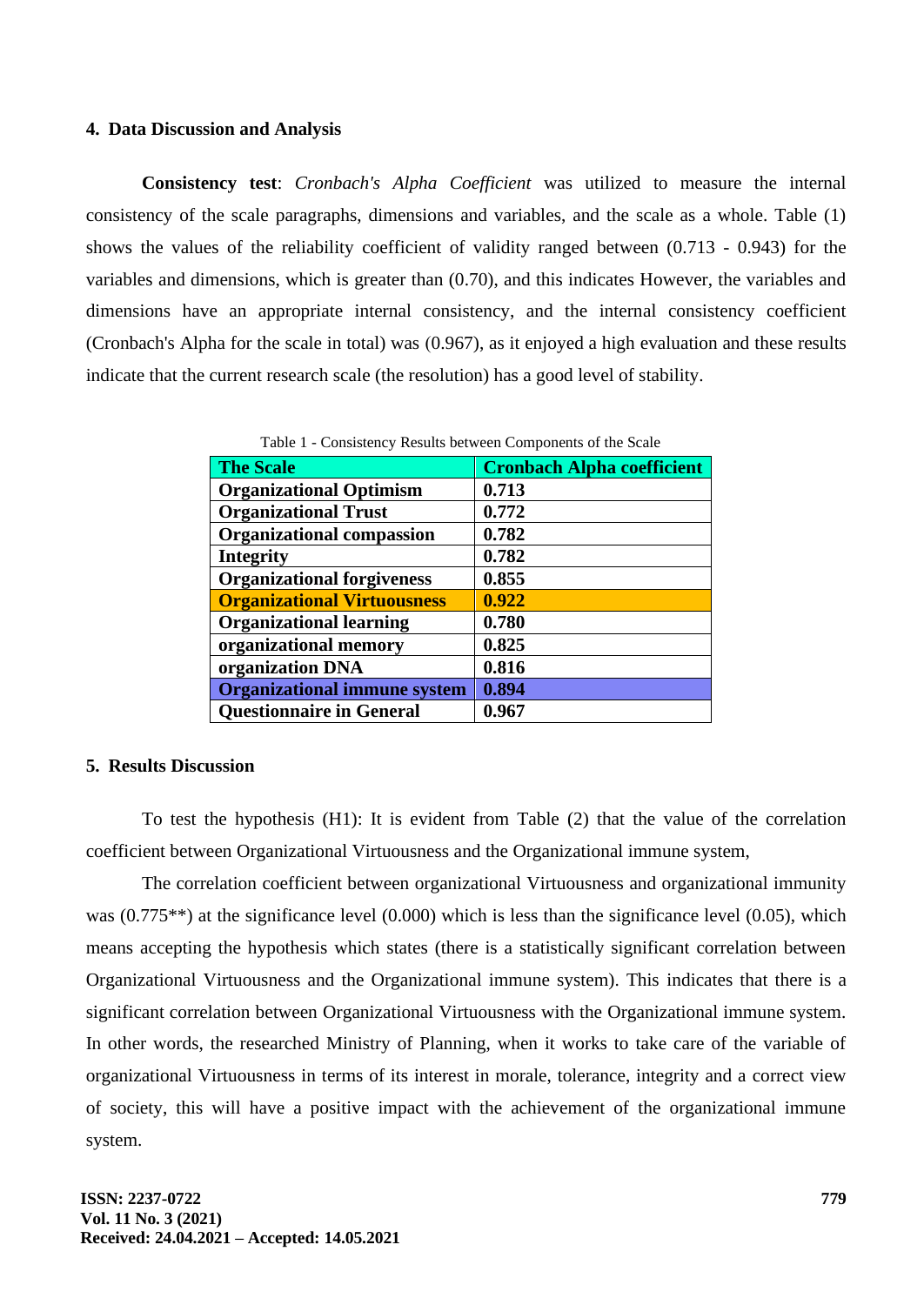As shown in Table (2), there is a correlation between the dimensions of organizational Virtuousness with the organizational immunity system, which indicates the interdependence of the variables.

|                                 | <b>Dimensions of</b><br><b>Organizational</b><br><b>Virtuousness</b> | <b>Correlation Value and</b><br><b>Significance Level</b> | Relationship<br><b>Strong</b> |               |  |
|---------------------------------|----------------------------------------------------------------------|-----------------------------------------------------------|-------------------------------|---------------|--|
| Organizational<br>immune system | Organizational<br>Optimism                                           | <b>Correlation</b><br><b>Value</b>                        | $0.581***$                    | <b>Medium</b> |  |
|                                 |                                                                      | <b>Sig</b>                                                | 0.000                         |               |  |
|                                 | <b>Organizational Trust</b>                                          | <b>Correlation</b><br><b>Value</b>                        | $0.571***$                    | <b>Medium</b> |  |
|                                 |                                                                      | <b>Sig</b>                                                | 0.000                         |               |  |
|                                 | Organizational<br>compassion                                         | <b>Correlation</b><br><b>Value</b>                        | $0.696***$                    | <b>Medium</b> |  |
|                                 |                                                                      | <b>Sig</b>                                                | 0.000                         |               |  |
|                                 | <b>Integrity</b>                                                     | <b>Correlation</b><br><b>Value</b>                        | $0.675***$                    | <b>Medium</b> |  |
|                                 |                                                                      | <b>Sig</b>                                                | 0.000                         |               |  |
|                                 | Organizational<br>forgiveness                                        | <b>Correlation</b><br><b>Value</b>                        | $0.634***$                    | <b>Medium</b> |  |
|                                 |                                                                      | <b>Sig</b>                                                | 0.000                         |               |  |
|                                 | Organizational<br><b>Virtuousness</b>                                | <b>Correlation</b><br><b>Value</b>                        | $0.775***$                    | <b>Strong</b> |  |
|                                 |                                                                      | <b>Sig</b>                                                | 0.000                         |               |  |
|                                 |                                                                      |                                                           |                               |               |  |
|                                 |                                                                      |                                                           |                               |               |  |

Table 2 - Correlation Values between the Organizational Virtuousness Dimensions and the Organizational Immune System

**To test the hypothesis (H2):** Table (3) shows the effect of Organizational Virtuousness and its dimensions on the Organizational immune system. The value of (F) computed between the Organizational Virtuousness in the Organizational immune system was recorded (256.056). It is greater than the tabular (F) value of (3.89) at a level of significance (0.05), which means that there is a statistically significant effect between the servant leadership in the Organizational immune system, at a level of significance (5%), that is, with a degree of confidence (95%), which indicates However, servant leadership has an effective and powerful influence on the regulatory immune system. And through the value of the coefficient of determination  $(2R)$  of  $(0.601)$ , it becomes clear that the Organizational Virtuousness explains (60%) of the variables that occur on the Organizational immune system, while the remaining percentage 40%) is due to other variables not included in the research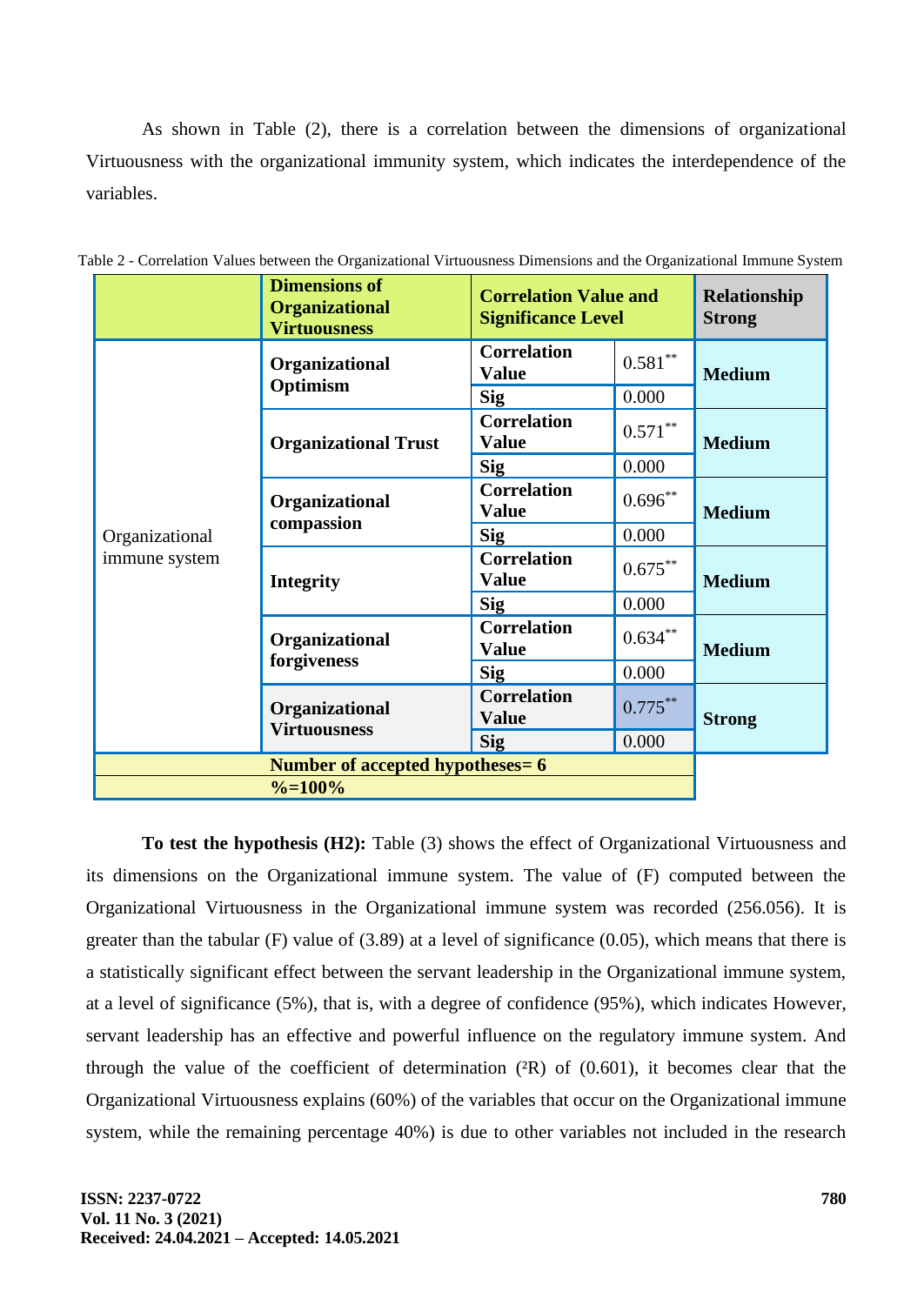model.It is clear through the value of the marginal propensity coefficient  $(\beta)$  of  $(0.748)$  that increasing the Organizational Virtuousness by one unit will lead to an increase in the Organizational immune system by (75%) in addition to the significance of the marginal propensity coefficient, as the value of (t) reached (16.002) at the level of Significant (0.05). And the value of the constant ( $\alpha$ ) was recorded in the equation (1.039), meaning when the Organizational Virtuousness is equal to zero, the Organizational immune system will not be less than this value.

Also, Table (3) showed that there is a high impact of Organizational Virtuousness dimensions (Organizational Optimism, Organizational Trust, Organizational compassion, Integrity, Organizational forgiveness) on the organization immune system, as it is found that the value of (F) computed among all dimensions Organizational Virtuousness and the Organizational immune system are greater than their tabular values and at the level of significance (0.05). This means that all dimensions of Organizational Virtuousness have a significant effect on the Organizational immune system in the Ministry of Planning.

| <b>Independent</b><br><b>Variable</b> | <b>Dependent</b><br><b>Variable</b> | <b>Value</b><br>(a) | <b>Value</b><br>$(\beta)$ | <b>Coefficient</b><br>(R2) | <b>Calculated</b><br>(F) value | <b>Calculated</b><br><b>Value (t)</b> | <b>Sig</b> |
|---------------------------------------|-------------------------------------|---------------------|---------------------------|----------------------------|--------------------------------|---------------------------------------|------------|
| Organizational<br>Optimism            | immune<br>system<br>Organizational  | 1.926               | 0.500                     | 0.338                      | 86.729                         | 9.313                                 | 0.000      |
| Organizational<br><b>Trust</b>        |                                     | 2.194               | 0.441                     | 0.326                      | 82.139                         | 9.063                                 | 0.000      |
| Organizational<br>compassion          |                                     | 1.786               | 0.555                     | 0.484                      | 159.354                        | 12.624                                | 0.000      |
| <b>Integrity</b>                      |                                     | 1.880               | 0.498                     | 0.456                      | 142.305                        | 11.929                                | 0.000      |
| Organizational<br>forgiveness         |                                     | 1.940               | 0.494                     | 0.402                      | 114.445                        | 10.698                                | 0.000      |
| Organizational<br><b>Virtuousness</b> |                                     | 1.039               | 0.748                     | 0.601                      | 256.056                        | 16.002                                | 0.000      |

Table 3 - Analysis of the impact of Organizational Virtuousness Variable in Organizational Immune System

### **6. Conclusions**

As for the most prominent results of the research, there is a clear impact of organizational Virtuousness on the organizational immunity system directly and at the level of dimensions, and that the relationship between organizational Virtuousness and the organizational immune system is a strong relationship, and the Ministry of Planning is concerned with optimism and integrity for all its members (leaders and subordinates) through activating courses Training and workshops, spreading knowledge among everyone, working effectively and creating an organizational climate that reflects harmony and cooperation, improving welfare and strengthening the organization's immunity, which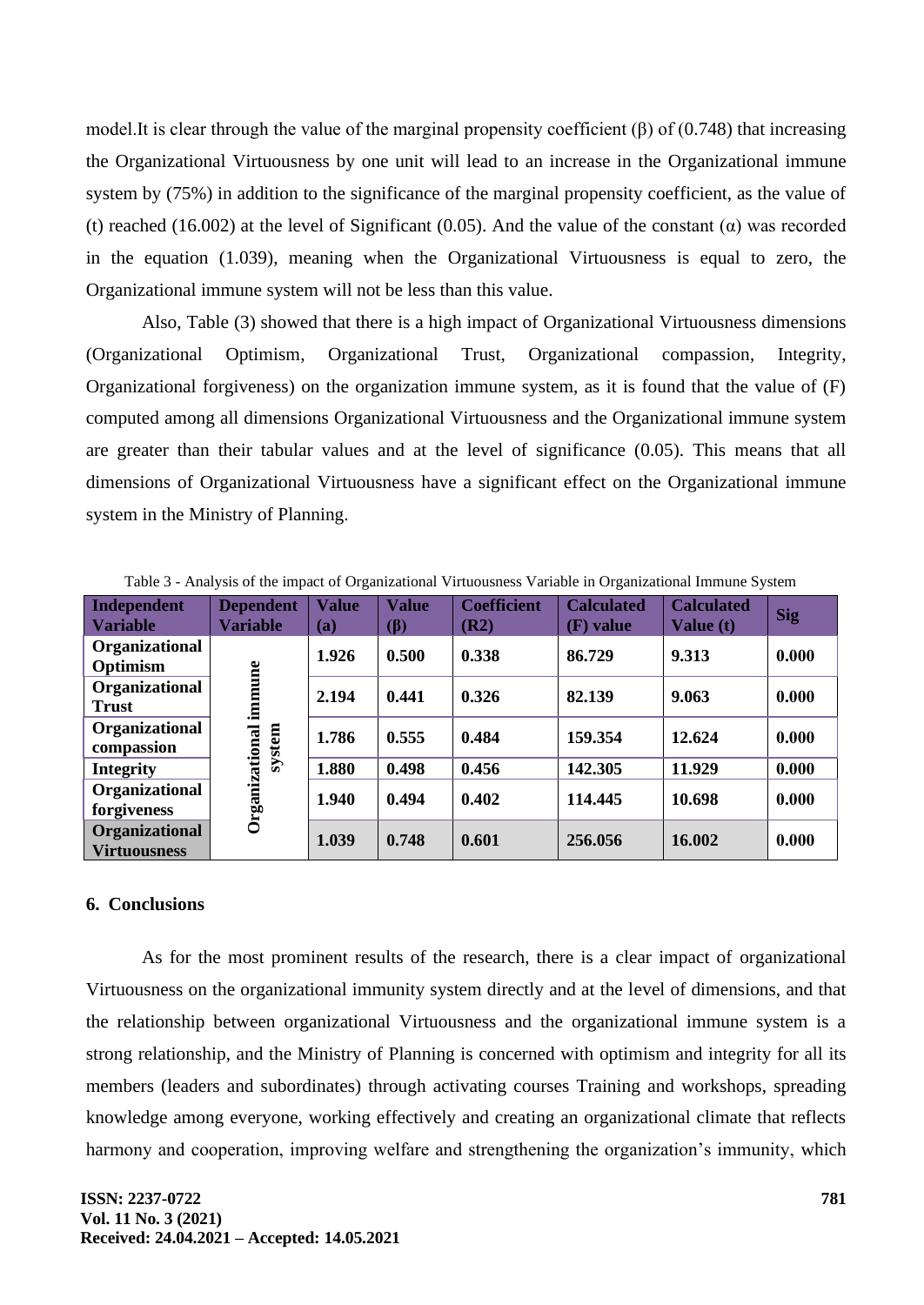indicates the interdependence and integration between organizational Virtuousness and the organizational immune system..

## **7. Recommendations**

The research also reached several points, the most prominent of which is the need to hold intensive courses for officials of the Ministry of Planning on the concept of Organizational Virtuousness and the organizational immune system in order to enhance these concepts in the Ministry of Planning, and there should be an ethical organizational climate in the Ministry of Planning, The need to enhance trust between individuals through sound work procedures (such as the existence of a grievance department if the employee feels that he has been wronged, rewards according to merit and efforts, transparency and integrity in work procedures)

## **References**

Abedi, Sedighe Haji, & Hoseyn Eslami & Nahid Amrolahi, 2014, The Role of Organizational Virtuousness on the Organizational Commitment of Employees (Case Study: Islamic Azad University) Interdisciplinary Journal Of Contemporary Research In Business Copy Right © 2014 Institute Of Interdisciplinary Business Research 118 February 2014 Vol 5, No 10

Al-Abbasi, Zaid Miteb, Al-Jubouri, Ali Aboudi, 2019, The role of organizational empathy behavior in reducing the employee behavior gap, an applied study in Al-Fayhaa Hospital, *Journal of Economic and Financial Research, Volume 6, Issue 2 El Bouaghi University Hjhhh*

Al-Anazi, Saad Ali, Ibrahim, Ibrahim Khalil, 2012, Positive psychological capital: an intellectual perspective on the essential components and foundations for construction and development, *Journal of Economic and Administrative Sciences, Volume 18, Issue 65Ggg*

Alshawabkeha, Ziad Ali, 2021, The impact of governance on strengthening organizational immunity in greater Madaba municipality: A Case Study, *Management Science Letters, 11*(2021) 1881–1892 homepage: www.GrowingScience.com/msl

Al-Tamimi, Amal Kazem, 2015, *The impact of spiritual leadership on organizational integrity to build a higher value for employees: A case study at the al-Abbas's (p) holy shrine,* unpublished master's thesis, University of Kufa - College of Administration and Economics.

Amina, Moulay & Mimoun Kafi, 2017, organizational DNA and entrepreneurship, (a case study of mobile phone operators in Algeria). *Journal of Economic and Financial Research,* Vol. 4, No. 1 Algeria

Assayah, Abed Alsttar Mustafa, 2020, Organizational Immunity and its Effect on Strategic Technological Change Options A Field Study at Jordanian Industrial Companies Listed in Amman Stock Exchange, *Academy of Strategic Management Journal,* Volume 19, Issue 5,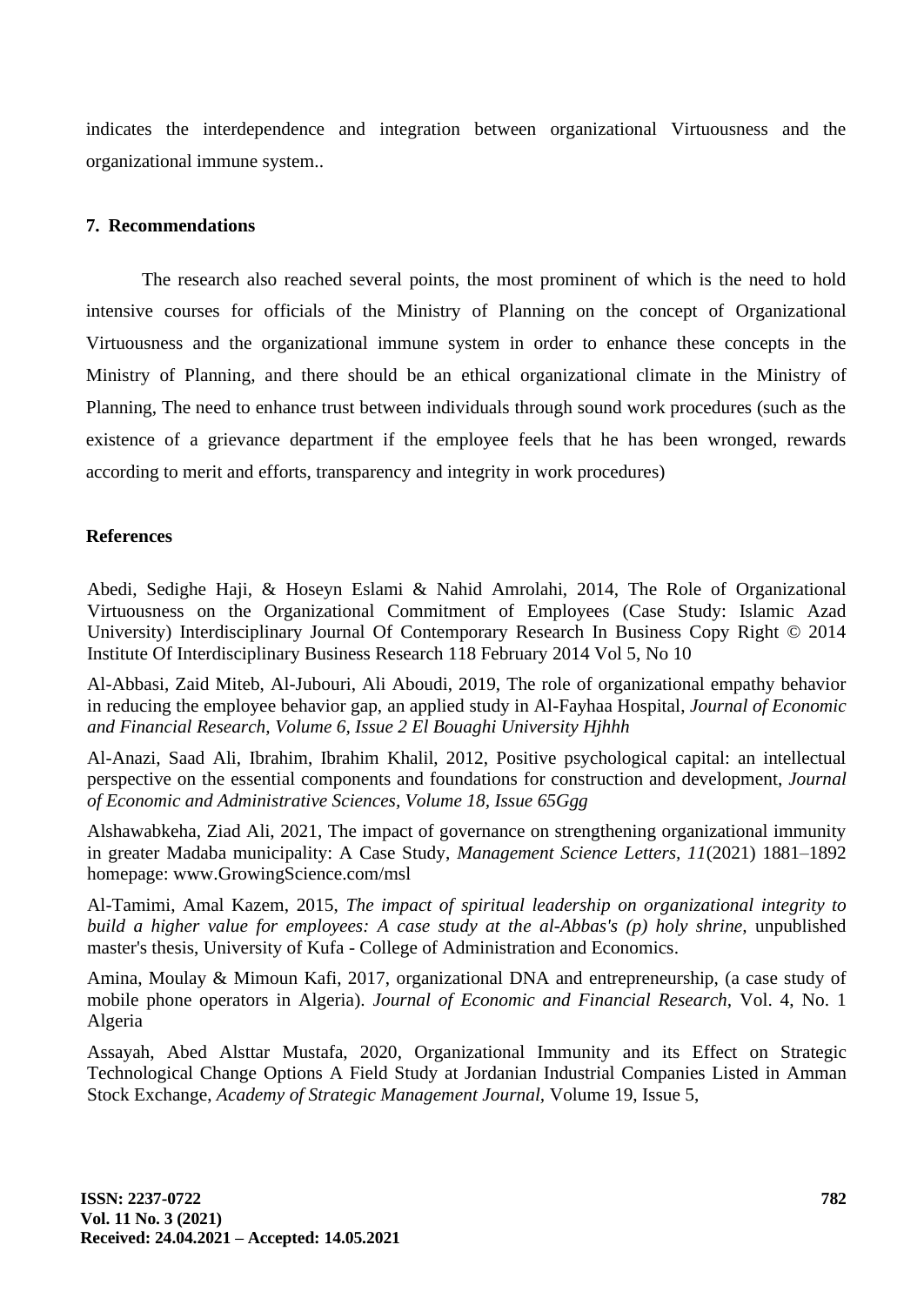Birkinshaw, Julian, Jonas Ridderstråle,1999, Fighting the corporate immune system: a process study of subsidiary initiatives in multinational corporations, International Business Review, Elsevier Science Ltd. All rights reserved. PII: S0969-5931(98)00043-2,

Bright, David S. & Kim S. Cameron and Arran Caza 2006, The Amplifying and Buffering Effects of Virtuousness in Downsized Organizations, Journal of Business Ethics (2006) 64: 249–269

Cameron, K, Bright, D. & Caza, A. (2004). "Exploring the Relationships Between Organizational Virtuousness and Performance" *American Behavioral scientist,* Vol. 47 No. 6, pp.1-24.

Cameron, Kim (2003) " Organizational Virtuousness and Performance ", CH. 4, 48-65. Cameron, K.S., Dutton, J.E., and Quinn, R.E. Positive Organizational, Scholarship. San Francisco: Berrett-Koehler

Campbell, A. (2017). "Forgiveness and Reconciliation as an Organizational Leadership Competency within Restorative Transitional Justice Instruments", *International Journal of Servant Leadership,* 1-40

Chadha, N., Jain, G., & Krishnan, V. R., (2013). The Effect of Optimism and Belief in the Law of Karma on Transformational Leadership. *International Journal on Vedic Foundations of Management,* Vol 1, No 1

Dutton, Workman & Hardin (2014) " Compassion at Work " *Annu. Rev. Organ. Psychol. Organ. Behav.* 1, 277–304.

Gabruch, Danya, 2014, *Compassionate Leadership: A Model for Organizational Well-Being in the Workplace,* Degree of Master of Arts – Integrated Studies- Athabasca, University.

Gilaninia, S., Rankouh, A. and Gildeh, M. (2013). Overview on the importance of organizational learning and learning organization. Journal of Research and Development, 1(2), 44–50.

Gukiina, Joshua, Waswa Balunywa, Joseph Mpeera Ntayi, Augustine Ahiauzu, 2017. Organizational *Virtuousness: The Customers' Perspective:* http://www.publishingindia.com Volume 10, Number 1

Hassan, Mehmood & Dzakiria, Hisham, 2020, *Investigating English Teachers' Organizational Integrity and Obligation in Pakistani Universities,* School of languages, civilization and Philosophy, Universiti Utara Malaysia, Hamdard Islamicus, 43(1).

Kamel, Seif Ali, 2019, *The mediating role of strategic intuition in enhancing the impact of spiritual leadership on organizational health: analytical research,* unpublished master's thesis, College of Administration and Economics - University of Baghdad.

Lee, J., Ghaffari, M., & Elmeligy, S. (2011). Self-maintenance and engineering immune systems: Towards smarter machines and manufacturing systems. *Annual Reviews in Control,* 35(1), 111-122

Marzouk, Abdel-Aziz Ali, Al-Sindoni, Mona Mohamed, Al-Omari, and Bushra Farouk 2019, The impact of organizational integrity on job absorption, an applied study on the nursing staff in government hospitals in Kafr El-Sheikh Governorate, *Journal of Contemporary Business Studies,*  Issue 6,

Metwally, Sherif Saeed, Al-Banawi, Maha Mohamed, 2020, *Measuring the effect of organizational immune systems on the relationship between the perception of organizational rumors and adaptive performance: a field study on workers in pharmaceutical companies in the Tenth of Ramadan City,* Alexandria University Journal, for Administrative Sciences, Volume 57, No. 1 Alexandria University - Faculty of Commerce